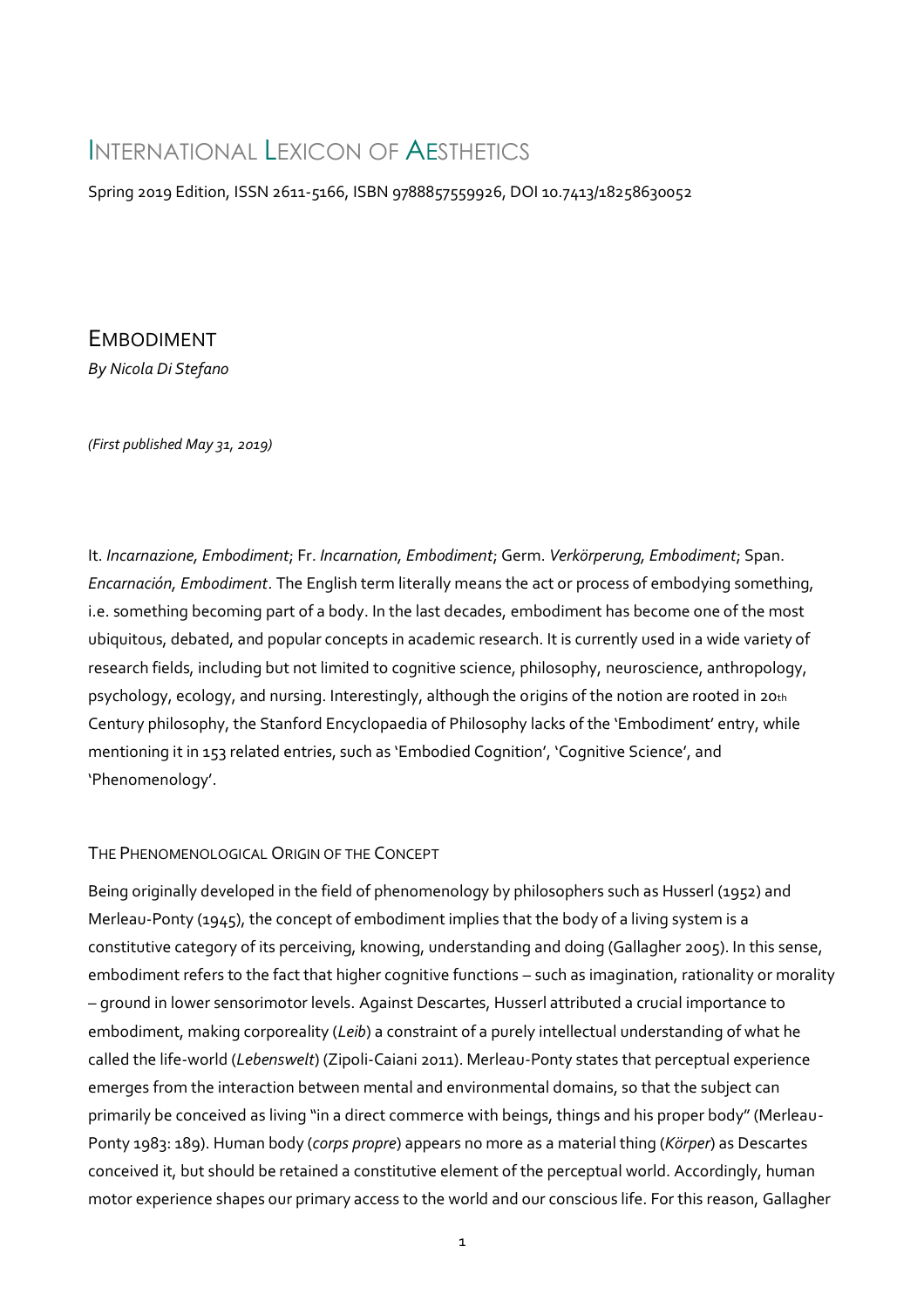and Zahavi hold that the philosophy of Merleau-Ponty overcomes Cartesian dualism presenting the body as "a constitutive or transcendental principle" (Gallagher, Zahavi 2008).

Such an embodied approach reshapes the relationship between perception, cognition, and action, emphasizing the role of the human body as a mediator for meaning formation. Mental representations, traditionally considered as "cognitive", clearly contain aspects of perception and action, most obviously present in the neural signatures of mental simulation and likely in many other cognitive operations (Clark 2008).

## EMBODIED COGNITION

Scholars have stressed the impact of phenomenology on the development of the cognitive sciences by means of a novel approach to the body that highlights "the way the body structures our experience" (Gallagher, Zahavi 2008). Recently, empirical evidences highlighted the mutual influences between perception and action, inviting researchers to overcome the old paradigm of a mere passive and receptive role of the subject in the perceptual process (Witt 2011). The coupling of perception, action and cognition implied a different conceptual framework, in which mental, behavioral and motor responses concurrently occur and define human experience (Shapiro 2011). An embodied approach to cognitive science holds that traditional decompositions of the cognitive system into inner functional subsystems or modules are misleading, and blind us to arguably better decompositions into dynamical systems that cut across the brain–body–world divisions (Thompson, Varela 2001: 418).

The strict relationship between action and perception implies that what the organism senses is a function of how it moves, and how it moves is a function of what it senses (Hurley 1998). This idea has been successfully applied to different domains of human aesthetic experience. "Embodied Music Cognition" (Leman 2007), for example, is a recently developed epistemological and theoretical paradigm in which cognitive levels of music experience are not considered as separated from perceptual and motor correlates. Music cognition therefore grounds in sensorimotor networks, due to the functional and neurophysiological linkage between cognition, human motor system, gestures and body movements (Leman, Maes 2014; Leman, Nijs, Di Stefano 2017).

## EMBODIED AESTHETICS

In the last decades, aesthetics has attracted serious empirical attention from cognitive psychology and neuroscience. In an attempt to lend a biological perspective to the understanding of aesthetics, neuroaesthetics aims at mapping the neurobiological substrates of aesthetics, suggesting that aesthetic experiences emerge from the interaction between neural systems involved with sensory–motor processes, emotion–valuation processes, and meaning–knowledge processes (Chatterjee 2014).

In this field, embodied aesthetics investigates the primary factors that influence aesthetic experience in the human brain, focusing on the human body and on the role played by embodiment (Kirsch, Urgesi,

2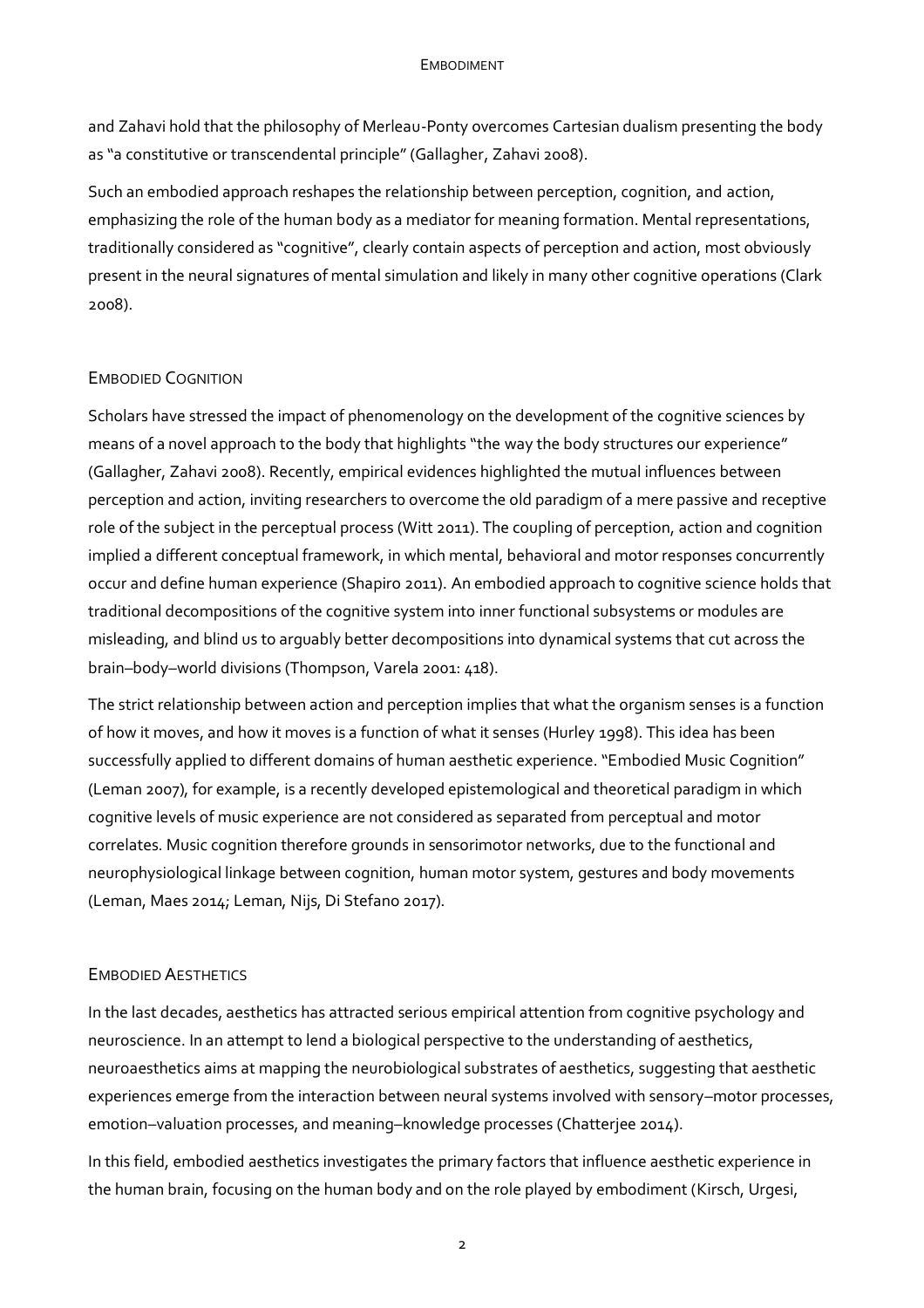Cross 2016). Gallese proposed the notion of 'Embodied Simulation' as a key factor for the understanding of human aesthetic experience (Gallese 2005). Embodied Simulation is supported by empirical evidences that suggest that the human and non-human primate brain is capable of inferring (and covertly simulating) the behavior of others not only when the action is directly observed, but also when the effect of others' actions is the only information available. This phenomenon fostered further investigations on the role of action simulation in aesthetic appraisal and appreciation of art forms such as music (D'Ausilio *et al.* 2006). An electroencephalographic (EEG) experiment (Umiltà *et al.* 2012) has explored whether the motor system is triggered by passive observation of abstract art (i.e. Lucio Fontana cuts on canvas) where the action of the artist can only be inferred. The results showed that motor system is triggered by visual perception of the original art works by Fontana and not by high-resolution digitized static images of them, with no influence of familiarity or previous exposure on motor cortex involvement. Authors suggest that cortical activation may be regarded as a form of Embodied Simulation understood as a functional mechanism characterized by the reuse of motor representations when observing others' actions or the visual results of such actions.

#### EMBODIMENT AND SELF IDENTITY

Another way of conceiving the notion of embodiment has been fostered by research on self and bodyownership. In 1998, Botvinick and Cohen (1998) published a paper on *Nature* presenting the Rubber Hand Illusion, in which watching a rubber hand being stroked synchronously with one's own unseen hand causes the rubber hand to be experienced as part of one's body, i.e. the embodiment of the rubber hand. Starting from this work, researchers have been manipulating the experience of body-ownership shedding light on the multisensory processes that update or disrupt the awareness of our physical and psychological self (see Tsakiris 2017 for a review). Findings show that multisensory integration can update the mental representation of one's body, such as the sense of ownership of body-parts (Longo et al. 2008) or whole body (Leggenhanger *et al*. 2007). Besides the relevance of the Cartesian interoception (i.e. the perception of the body from the *inside*) for body self-awareness, these results evidenced that self-awareness is highly malleable and subject to the influence of exteroception (i.e. the perception of the body from the *outside*), thus paving the way for an embodied model of the self. The exteroceptive model of the self-highlights the malleability of body-awareness given the striking effects that multisensory integration has on bodyownership, while the interoceptive model of the self seems to serve the stability of the body and its mental representation in response to external changes, reflecting thus the biologically necessary balance between adaptability and stability (Tsakiris 2017).

In particular, Tsarikis argues that one's body is processed in a probabilistic manner as the most likely to be "me". Such probabilistic representations are the results of the integration of top-down 'predictions' about the body with bottom-up inputs from unimodal sensory systems. Perceptual learning processes update the body representation to first induce a sense of ownership over the new body and next to incorporate, i.e. to embody, perceptual features of the other's body, in order to minimize this error and maintain a continual sense of 'mineness' (Tsarikis 2017). Interestingly, further findings show that a change in the

3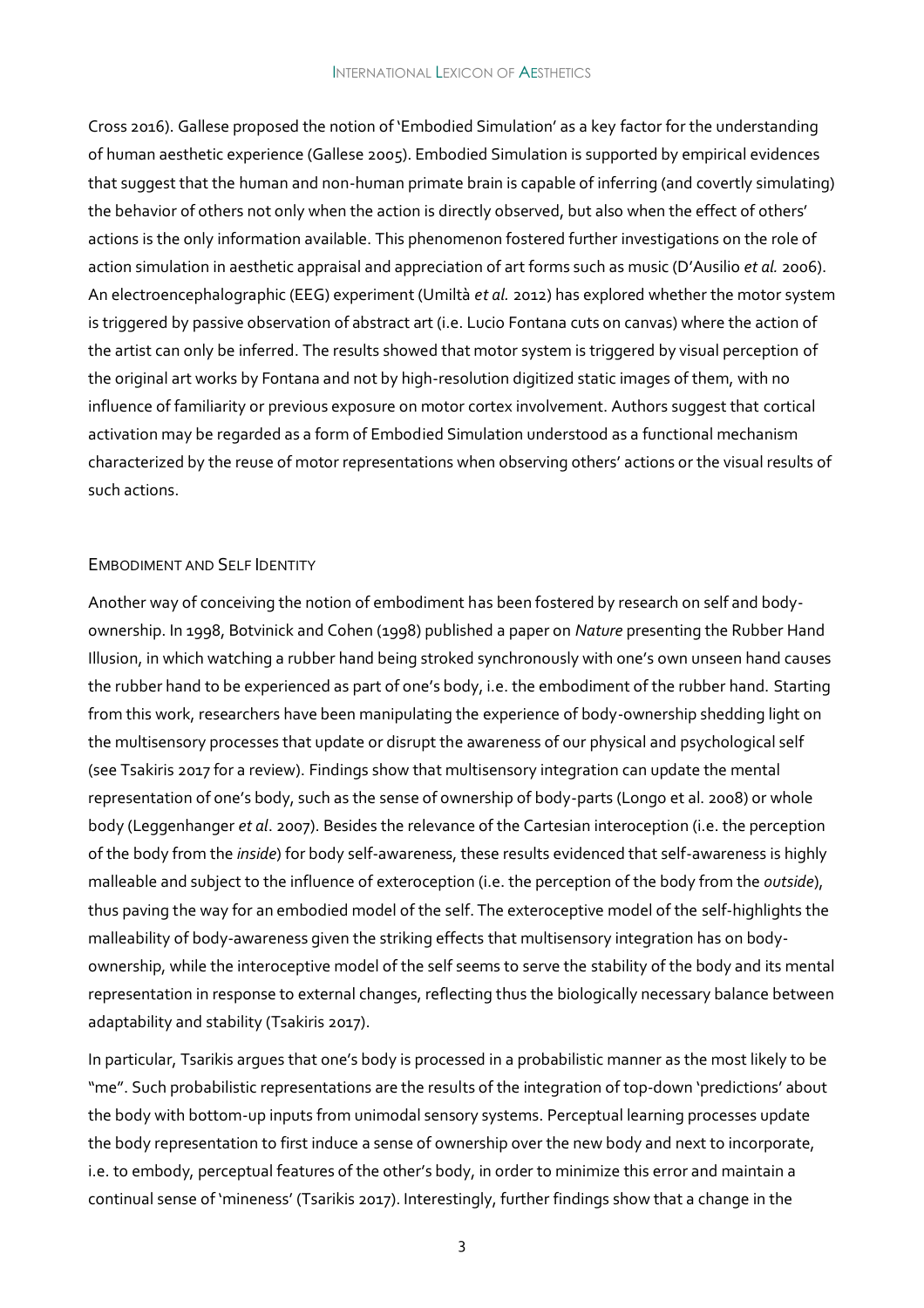perception of a bodily aspect of the self ultimately alter also the affective (Maister,Tsiakkas and Tsakiris 2013) and social processing of others (Maister *et al*. 2013).

#### **BIBLIOGRAPHY**

- M. Botvinick, J. Cohen, *Rubber hands "feel" touch that eyes see*,"Nature"*,* 391 (1998): 756–756*.*
- S. Zipoli-Caiani, *The ecological meaning of embodiment*, "Phenomenology and mind", 1 (2011): 132-138.
- A. Chatterjee, *The aesthetic brain: How we evolved to desire beauty and enjoy art*, Oxford, OUP, 2014.
- A. Clark, *Supersizing the mind: Embodiment, action, and cognitive extension*, New York, OUP, 2008.
- A. D'Ausilio, E. Altenmüller, M. Olivetti Belardinelli, M. Lotze, *Cross-modal plasticity of the motor cortex while listening to a rehearsed musical piece*, "European Journal of Neuroscience", 24 (2006): 955–958.
- S. Gallagher, *Dynamic models of body schematic processes*, in H. De Preester, V. Knockaert (eds), *Body Image and Body Schema*, Amsterdam, J. Benjamins, 2005: 233-250.
- S. Gallagher, D. Zahavi, *The Phenomenological Mind: an Introduction to Philosophy of Mind and Cognitive Science*, New York, Routledge, 2008.
- V. Gallese, *Embodied simulation: From neurons to phenomenal experience*, "Phenomenology and the cognitive sciences", 4/1 (2005): 23-48.
- S. Hurley, *Consciousness in Action*, Harvard, HUP, 1998.
- E. Husserl, *Ideen zur einer reinen Phänomenologie und phänomenologischen Philosophie. Zweites Buch: Phänomenologische Untersuchungen zur Konstitution*, The Hague, Nijhoff, 1952.
- L. P. Kirsch, C. Urgesi, E. S. Cross, *Shaping and reshaping the aesthetic brain: Emerging perspectives on the neurobiology of embodied aesthetics*, "Neuroscience & Biobehavioral Reviews", 62 (2016): 56-68.
- M. Leman, *Embodied music cognition and mediation technology*. Cambridge (MA), MIT Press, 2007.
- M. Leman, P.-J. Maes, *The role of embodiment in the perception of music*, "Empirical Musicology Review", 9/3-4 (2014): 236-246.
- M. Leman, L. Nijs, N. Di Stefano, *On the Role of the Hand in the Expression of Music*, in M. Bertolaso, N. Di Stefano (eds). *The Hand. Perception, Cognition, and Action*, Cham, Springer, 2017: 175-192.
- B. Lenggenhager, T. Tadi, T. Metzinger, O. Blanke, *Video ergo sum: Manipulating bodily self-consciousness*, "Science", 317 (2007): 1096-1099.
- M. Longo, F. Schüür, M.P.M. Kammers, M. Tsakiris, P. Haggard, *What is Embodiment? A Psychometric Approach,* "Cognition"*,* 107 (2008): 978-98.
- L. Maister, E. Tsiakkas, M. Tsakiris, *I feel your fear: shared touch between faces facilitates recognition of fearful facial expressions*, "Emotion", 13/1 (2013): 7-13.